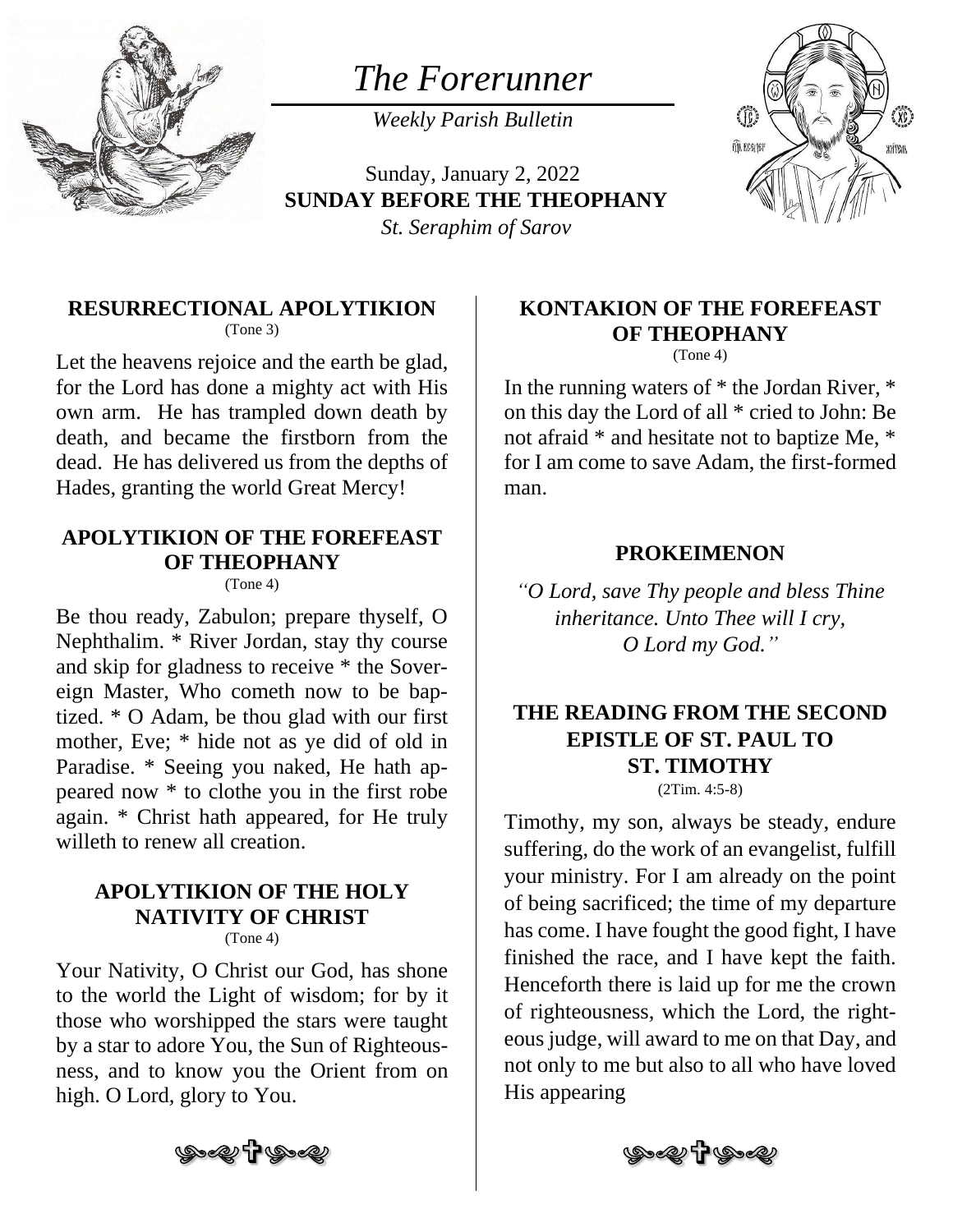#### **THE READING FROM THE HOLY GOSPEL ACCORDING TO ST. MARK** (Mt. 1:1-8)

The beginning of the Gospel of Jesus Christ, the Son of God. As it is written in Isaiah the prophet, "Behold, I send my messenger before thy face, who shall prepare thy way; the voice of one crying in the wilderness: Prepare the way of the Lord, make his paths straight." John the Baptizer appeared in the wilderness, preaching a baptism of repentance for the forgiveness of sins. And there went out to him all the country of Judea, and all the people of Jerusalem; and they were baptized by him in the river Jordan, confessing their sins. Now John was clothed with camel's hair, and had a leather girdle around his waist, and ate locusts and wild honey. And he preached, saying, "After me comes He Who is mightier than I, the strap of Whose sandals I am not worthy to stoop down and untie. I have baptized you with water; but He will baptize you with the Holy Spirit".

#### **A MESSAGE FROM THE PRIEST**

### *By: Fr. Michael Gillis*

In 1993 Bill Murray starred in Ground Hog Day, a movie about a completely selfish weather broadcaster who spends a year trapped in the same day—Ground Hog Day. After repeating the same day several times, Phil (Murray) figures out that he can use the new knowledge he learns each day (names, personal information, and predictable actions) to manipulate people in the small town where Phil is trapped in order to indulge his selfish lusts. However, not everyone can be corrupted. After several weeks of repeated days spent gathering information in an attempt to deceive and seduce his beautiful and innocent weather show producer, Rita, and each evening ending with a cold slap in the face, Phil begins to look at his life more seriously. In the end, he learns that the only happiness in life is found in loving and giving to others. By repeating the same day over and over again, Phil finally learns the lesson that Jesus and even the Old Testament Law teaches: in loving our neighbor, we love ourselves.

When you think about it, Phil's story is not very much different from everyone's story. We are all trapped in a series of days. Although each day is not the same day, each day is pretty much the same. Each day begins by waking up, each day ends by falling asleep. We eat, we go to work, we talk to the same people almost every day. Cycles repeat. Summer, autumn, winter, spring; Monday, Tuesday, Wednesday…. As long as we are alive, we are all pretty much like Phil trapped in Ground Hog Day. We learn something new almost every day (about people, about things, about ourselves), but the question for us is the same as it is for Phil in the movie: "Are we learning our lesson?"

As we begin a new year it is time to examine ourselves. Are we going to take what we have learned from the past and use it for our selfish advantage, or are we going to use what we have, what we know, and what we have gained to bless and encourage others? Are we going to learn from experience, repeated so many times in our past, that selfish desires lead us to frustration and we end up hurting the ones we love most? Now is a good time to change; and if you don't think you can change on your own, now is a good time to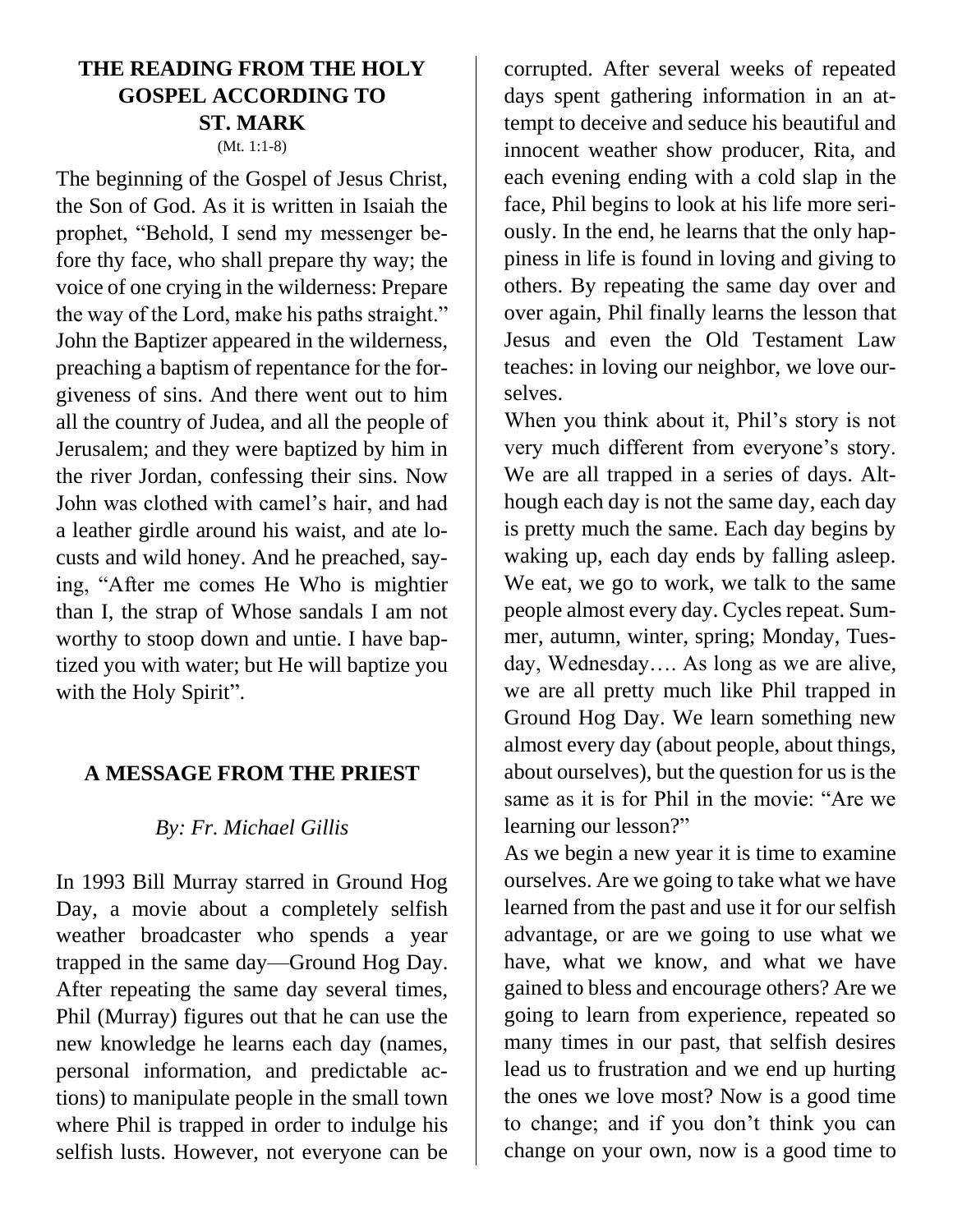get help to change. One thing is certain—and life experience has taught us this—if we continue to walk down that same dead end we have walked down so many times before, we will only end up with the same regrets and frustrations.

Christianity is the faith of new beginnings. Like Phil in Ground Hog Day, every day is a new chance, a chance to try again. Yesterday's failures are nothing but lessons learnt, if I want to learn the lesson, if I am willing to grow and change. The Church has a name for this daily growth and change. It is called repentance. When we begin our days with morning prayers, we ask God for the strength to live the new day free from the sins and mistakes of the past. We ask God to help us live that day without sin—and we always live just one day at a time. For Christians, the dawning of a new day or the ringing in of a new year is another opportunity, as it says in the Liturgy, to commit ourselves, each other and our whole lives to Christ our God.

#### **PARISH ANNOUNCEMENTS**

If you wish to announce something on The Forerunner, please e-mail Elias Neto at [neto.elias@aol.com](mailto:neto.elias@aol.com) by Thursday

• On January 5, Wednesday next week, we will celebrate the fore-feast of the Theophany. The Royal Hours of Theophany will be celebrated at 7 am for those who can make it before work. The Vesperal Liturgy of Basil the Great and the Great Indoor Blessing of the Waters will be offered Wednesday evening beginning at 6 pm. This is the Theophany eve liturgy, just as we celebrate a Christmas eve liturgy.

- On Theophany itself, Thursday, January 6, we will offer Matins beginning at 7 am followed by the Divine Liturgy of St. John Chrysostom.
- As we have most years, we will offer the Outdoor Blessing of The Waters at Derby Reach Park, on Sunday afternoon, January 9th, after the Liturgy (a little after 1 pm).
- Youth Nights resume this Thursday, January 6. Talk with Chris if you wish to attend or volunteer. Masks are mandatory.
- Please put your name on the **Sunday** and services you plan to attend.
- We ask everyone who is able to wear a mask to do so while inside the Church and to use the on-line signup sheet to sign up for Sunday and Feast Day services. We will only be allowed 50% capacity (45 people). **We will not be asking for proof of vaccination.**

For pastoral care, please contact:

*The Very Rev. Fr. (Abouna) Michael Gillis Ph: (604) 512-1013 E-mail: frmichaelg@gmail.com*



This Bulletin is a publication of:

HOLY NATIVITY ORTHODOX CHURCH 4828 216A Street, Langley, BC V3A 2N5 *Thank you for your presence today!*